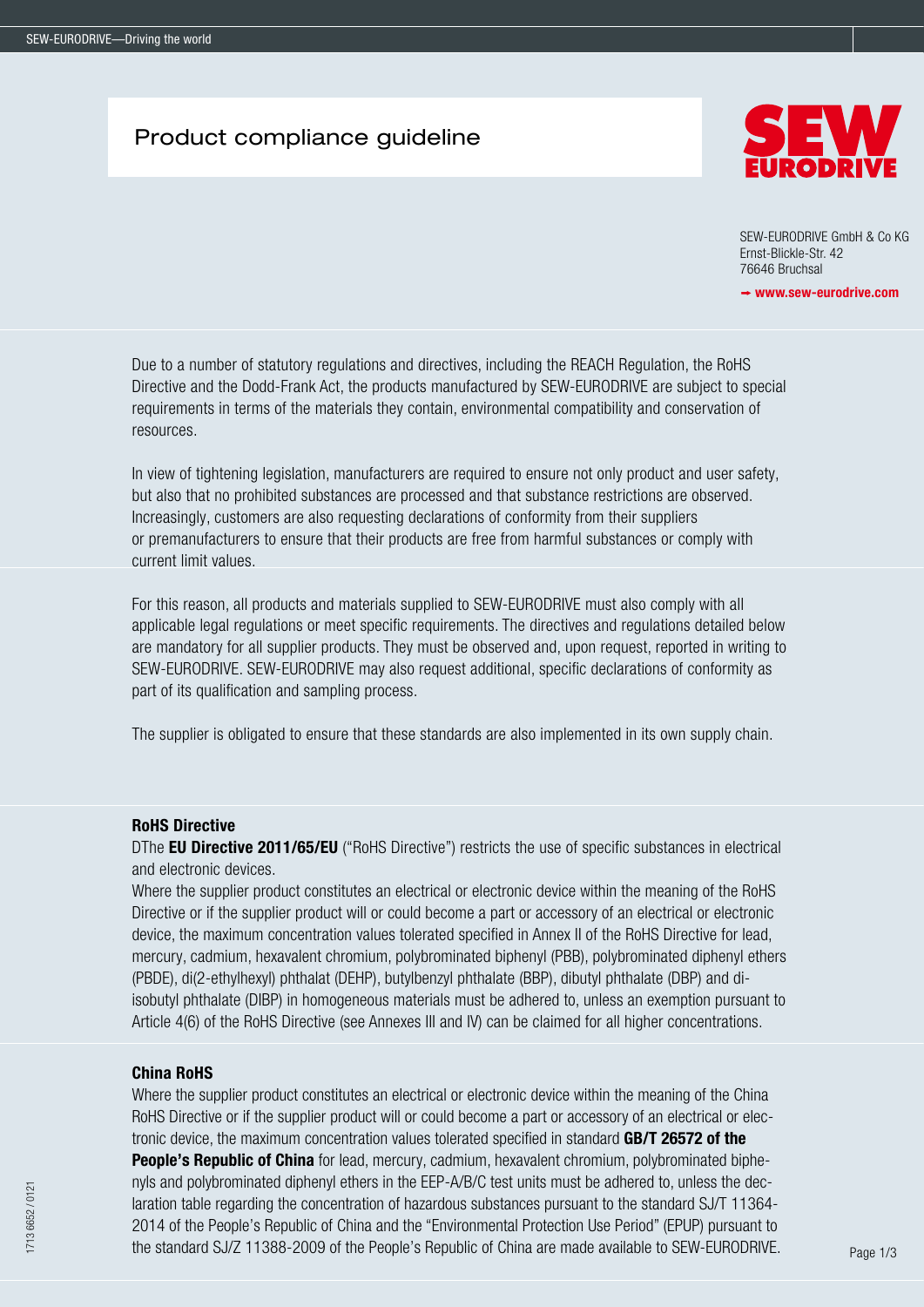# Product compliance guideline



SEW-EURODRIVE GmbH & Co KG Ernst-Blickle-Str. 42 76646 Bruchsal

 $\rightarrow$  www.sew-eurodrive.com

### REACH Regulation

The **Regulation (EC) No. 1907/2006** ("REACH Regulation") governs the manufacture, use and placing on the market of substances, mixtures and products. The substances contained in the products provided by the supplier are, insofar as is required under the provisions of the REACH Regulation, preregistered or registered once the transition period has ended.

No supplier products must contain any of the substances on the "Candidate List of Substances of Very High Concern" (accessible at [https://echa.europa.eu/candidate-list-table\)](https://echa.europa.eu/candidate-list-table), unless sufficient information to ensure safe use of the product (the name of the relevant substance as a minimum) is made available to SEW-EURODRIVE.

No supplier products must contain any of the substances listed in Annex XIV of the REACH Regulation, unless the supplier or one of his upstream suppliers has successfully requested authorisation for the manner of use of the product on the part of SEW-EURODRIVE before the relevant application deadline (pursuant to Article 58(1)(c)(ii) of the REACH Regulation), or the supplier notifies SEW-EURODRIVE about the lacking authorisation for placing on the market and use of the supplier product within the European Economic Area as of the sunset date (pursuant to Article 58(1)(c)(i) of the REACH Regulation) and does so without delay after becoming aware of the failed application.

No supplier products must contain any substances that are subject to restrictions pursuant to Annex XVII of the REACH Regulation.

## WEEE Directive

The **EU Directive 2012/19/EU** (Directive on Waste Electrical and Electronic Equipment, in short: "WEEE Directive") regulates, among other things, the disposal of electrical and electronic equipment, the marking with the symbol of the crossed-out waste bin and the date of manufacture or bar under the sign, the registration of affected products in the member states of the European Union, the notification of the products placed on the market and their handling at the end of the use phase.

It aims to prevent or reduce the adverse impacts of the generation and management of waste from electrical and electronic equipment and to reduce overall impacts of resource use and to improve its efficiency, thereby contributing to sustainable development. Since supplier products may also fall under the WEEE Directive and its national transpositions in the European member states, affected products have to meet the requirements so that they can be marketed by SEW-EURODRIVE in Germany and abroad. Manufacturers are obliged to design their products in a way that the reuse, disassembly and recycling of old equipment, its components and materials are taken into consideration and facilitated, unless the advantages of the special design features or manufacturing processes outweigh the disadvantages, for example with regard to environmental protection and/or safety regulations.